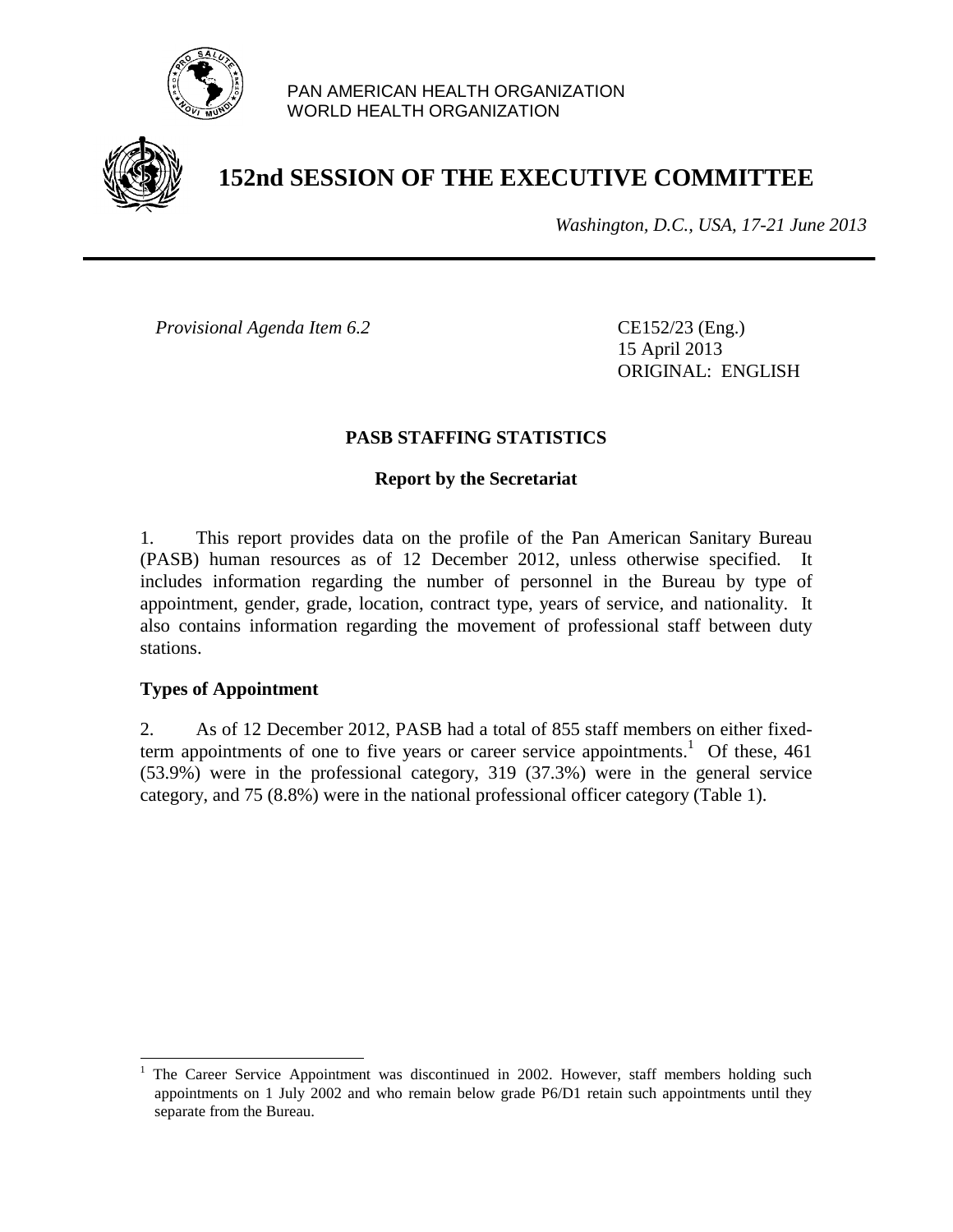| <b>Duty Station</b>                 |                                   | <b>National</b><br><b>Officer</b> | <b>Professional</b>      | General<br><b>Service</b> | <b>Total</b>   |
|-------------------------------------|-----------------------------------|-----------------------------------|--------------------------|---------------------------|----------------|
| Anguilla                            | The Valley                        | $\mathbf{1}$                      | $\overline{\phantom{a}}$ | $\blacksquare$            | 1              |
| Antigua and Barbuda                 | Saint John's                      | 1                                 |                          |                           | 1              |
| Argentina                           | <b>Buenos Aires</b>               | $\overline{4}$                    | 6                        | 3                         | 13             |
| Bahamas                             | Nassau                            | 1                                 | 2                        | $\blacksquare$            | 3              |
| <b>Barbados</b>                     | Bridgetown                        | $\mathbf{1}$                      | 10                       | 5                         | 16             |
| Belgium                             | <b>Brussels</b>                   |                                   | 1                        | ä,                        | 1              |
| <b>Belize</b>                       | <b>Belize City</b>                | 1                                 | 2                        | 1                         | $\overline{4}$ |
| <b>Bolivia</b>                      | La Paz                            | $\overline{7}$                    | 5                        | 2                         | 14             |
|                                     | <b>Brasilia</b>                   | 6                                 | 13                       | 12                        | 31             |
| <b>Brazil</b>                       | Rio de Janeiro                    | 8                                 | 11                       | 7                         | 26             |
|                                     | São Paulo                         | 1                                 | 1                        | $\overline{\phantom{a}}$  | $\overline{2}$ |
|                                     | Pedro Leopoldo                    |                                   | 1                        |                           | 1              |
| Chile                               | Santiago                          | 3                                 | 3                        | 2                         | 8              |
| Colombia                            | Bogotá                            | 5                                 | 4                        | 4                         | 13             |
| Costa Rica                          | San José                          | 1                                 | 8                        | 3                         | 12             |
| Cuba                                | Havana                            |                                   | $\mathbf{1}$             | $\overline{\phantom{a}}$  | 1              |
| Dominica                            | Roseau                            | 1                                 | $\blacksquare$           | $\overline{\phantom{a}}$  | 1              |
| Dominican Republic                  | Santo Domingo                     | $\mathbf{1}$                      | 6                        | 3                         | 10             |
| Ecuador                             | Quito                             | 3                                 | 5                        | 6                         | 14             |
|                                     | Guayaquil                         |                                   | 1                        | ÷                         | 1              |
| El Salvador                         | San Salvador                      | 1                                 | 6                        | 3                         | 10             |
| Grenada                             | St George's                       | 1                                 |                          |                           | 1              |
| Guatemala                           | Guatemala City                    | 3                                 | 6                        | 8                         | 17             |
| Guyana                              | Georgetown                        | 1                                 | 5                        | 2                         | 8              |
| Haiti                               | Port-au-Prince (SOA) <sup>2</sup> | $\mathbf{1}$                      | 9                        | 5                         | 15             |
|                                     | Port-au-Prince (POD) <sup>3</sup> |                                   | 3                        | ä,                        | 3              |
| Honduras                            | Tegucigalpa                       | $\overline{2}$                    | 4                        | 5                         | 11             |
| Jamaica                             | Kingston                          | 1                                 | 5                        | 3                         | 9              |
| Mexico                              | <b>Mexico City</b>                | $\overline{2}$                    | $\overline{7}$           | 8                         | 17             |
| Nicaragua                           | Managua                           | 5                                 | 6                        | 3                         | 14             |
| Panama                              | Panama City                       | $\overline{2}$                    | 9                        | 1                         | 12             |
| Paraguay                            | Asunción                          | ٠                                 | 6                        | 3                         | 9              |
| Peru                                | Lima                              |                                   | 12                       | 17                        | 29             |
| Saint Kitts and Nevis               | <b>Basseterre</b>                 | 1                                 | $\overline{\phantom{a}}$ | $\blacksquare$            | 1              |
| Saint Vincent and the<br>Grenadines | Kingstown                         | $\mathbf{1}$                      | $\overline{\phantom{a}}$ | $\overline{\phantom{a}}$  | $\mathbf{1}$   |
| Suriname                            | Paramaribo                        | $\overline{c}$                    | $\overline{2}$           | 1                         | 5              |
| Trinidad and Tobago                 | Port of Spain                     | $\mathbf{1}$                      | 11                       | 6                         | 18             |
| Uruguay                             | Montevideo                        | 3                                 | 6                        | 5                         | 14             |
|                                     | Washington DC                     | $\overline{\phantom{a}}$          | 271                      | 196                       | 467            |
| United States of<br>America         | El Paso TX                        | $\sim$                            | 6                        | 2                         | 8              |
|                                     | New York NY                       | ä,                                | $\mathbf{1}$             | $\blacksquare$            | $\mathbf{1}$   |
| Venezuela                           | Caracas                           | 3                                 | 6                        | 3                         | 12             |
| <b>Total</b>                        | 75                                | 461                               | 319                      | 855                       |                |

## **Table 1. Staff by Duty Station and Types of Appointment**  *(excludes temporary staff)*

 $\frac{2}{3}$  Special Operations Approach<br><sup>3</sup> Place of Duty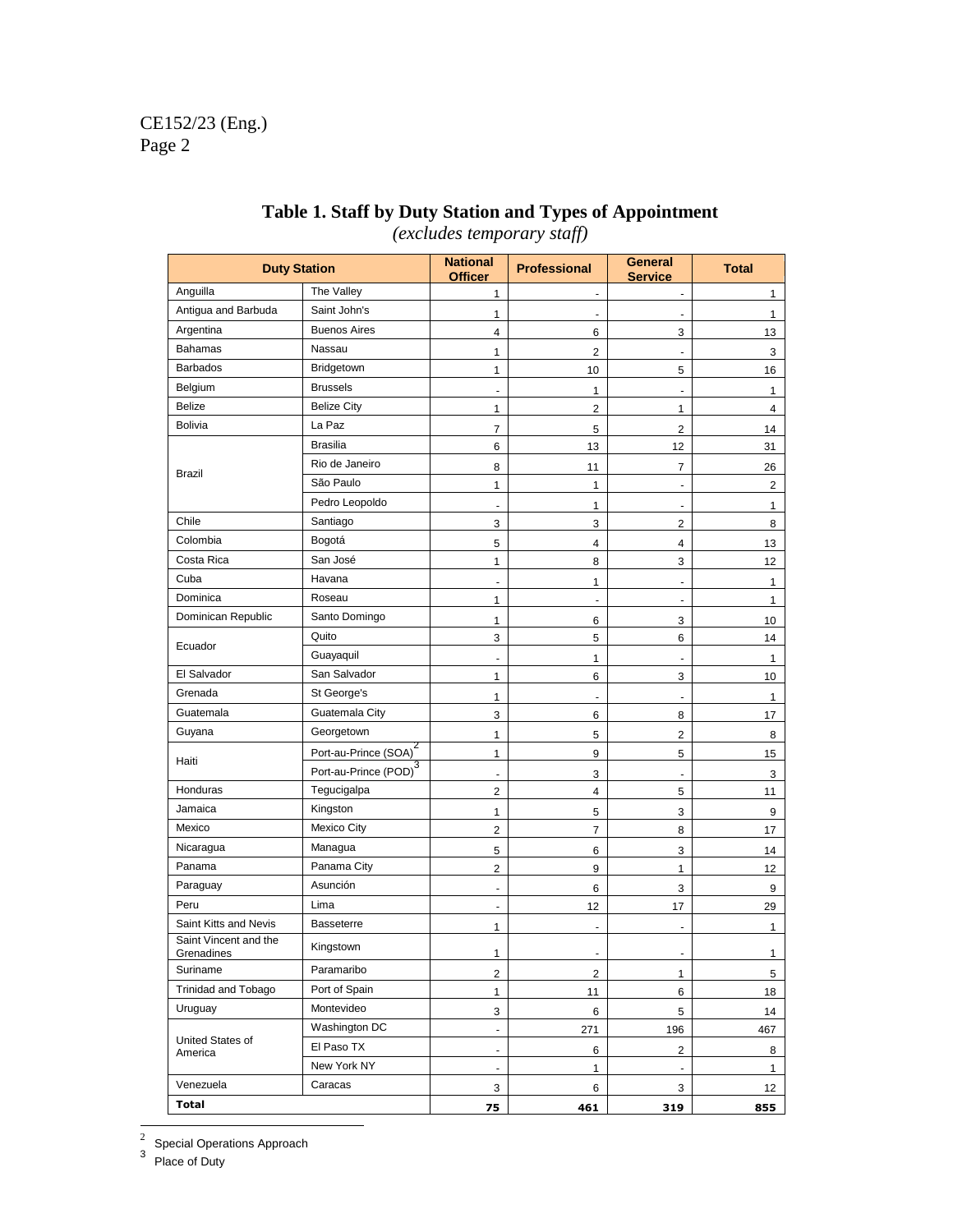3. In 2012 (as of 12 December), PASB appointed 170 temporary staff to carry out temporary assignments. Of these temporary staff, 123 (72%) were Short Term Professionals (STP) and 47 (28%) were Short Term General Services (STG).The number of short term staff was significantly reduced compared to the preceding four years (Figures 1 and 2). Please see the Annex for additional information regarding gender and age distribution, and retirees holding temporary appointments.



**Figure 1. Temporary Staff, 2008-2012**

**Figure 2. Temporary Assignments, 2008-2012**

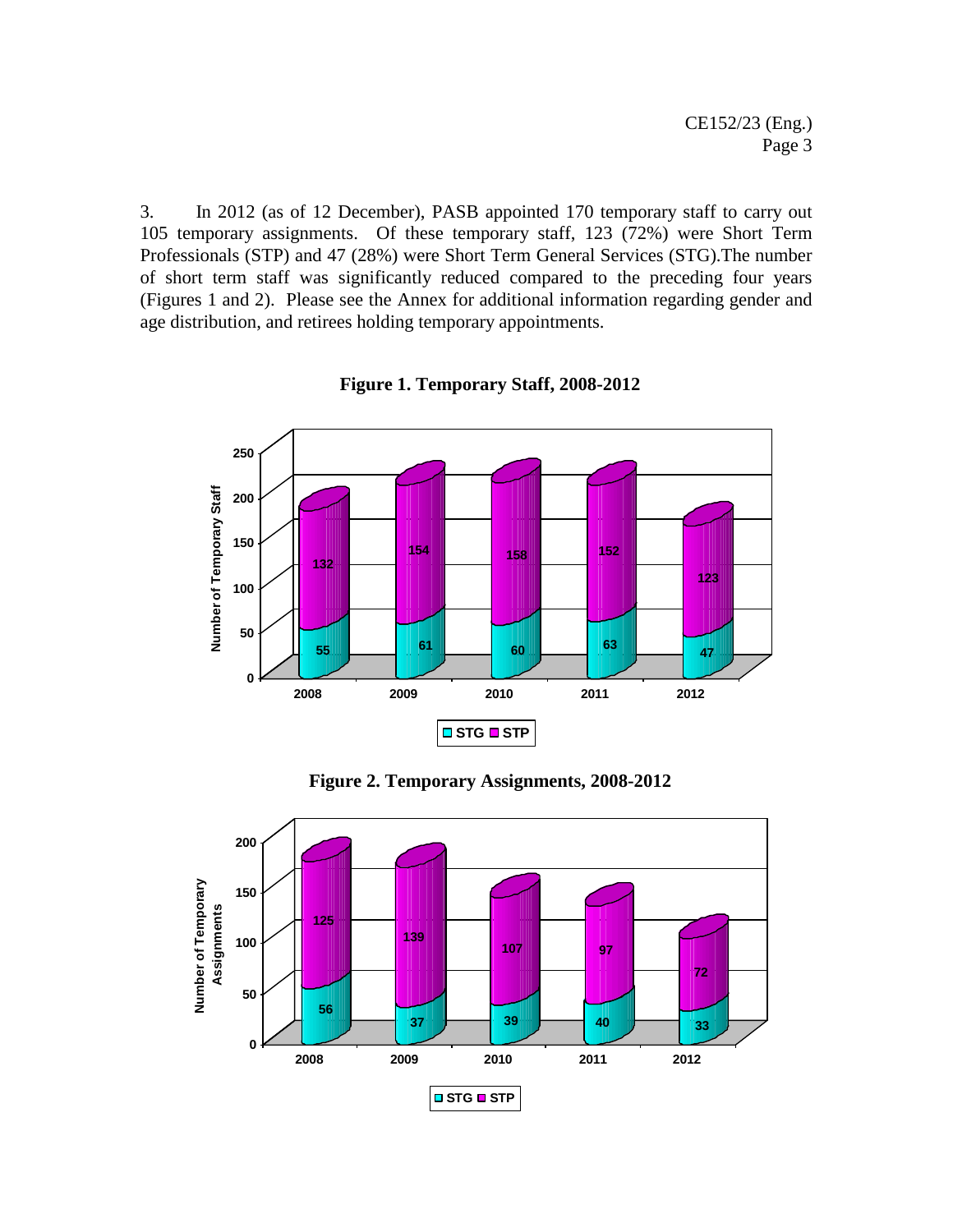4. In 2012, PASB had 1,096 individuals working under a number of non-UN-staff contractual mechanisms in PAHO/WHO Representative Offices (including Centers) and Subregional Centers (BIREME and CAREC). The PAHO/WHO Representative Offices employed 258 ministry staff seconded to PAHO; 322 employment agency staff; 102 PASB local employees, 223 national consultants, 49 international consultants and five interns. The Subregional Centers employed 60 professionals and 77 administrative support staff (Figure 3).

**Figure 3. Non-UN-Staff and Local Personnel in PAHO Country Offices and Centers**  *(includes data for IPCs and Interns)*



5. At Headquarters, there were a total of 153 individuals working under a number of non-staff contractual mechanisms. As of 12 December 2012, there were 66 international consultants, 25 interns, 18 employment agency staff and 44 individuals employed by a third party (Figure 4).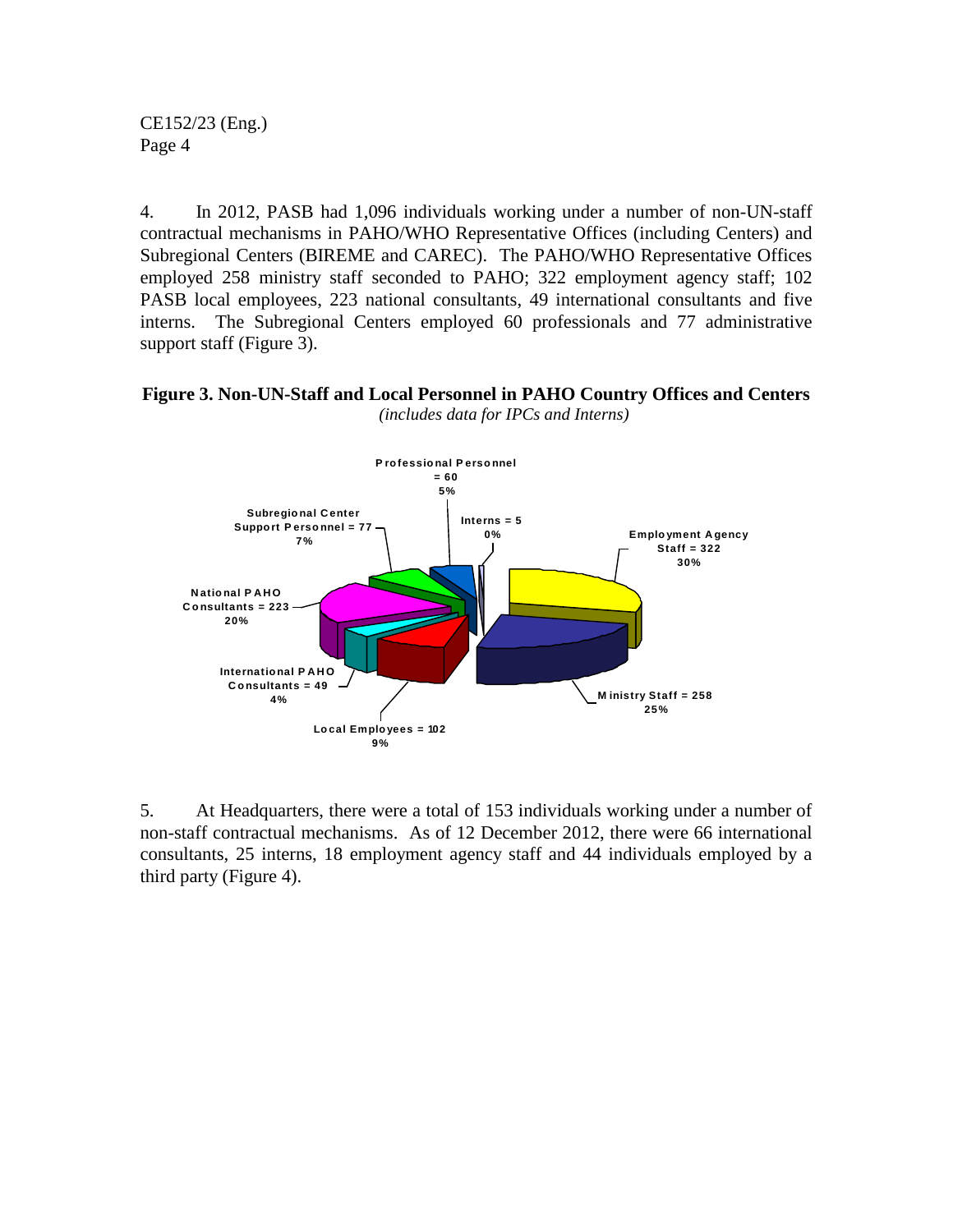

*(includes data for IPCs and Interns)*



### **Gender Distribution**

6. In PAHO Representative Offices and Subregional Centers, the percentage of women in the professional and higher categories continues to increase. In 2012, women made up 45% of this group compared to 42% during the 2011 reporting period. In Headquarters, the percentage of professional women has increased from 56% (2011) to 57% (2012). The percentages shown in Figure 5 are for the year 2012.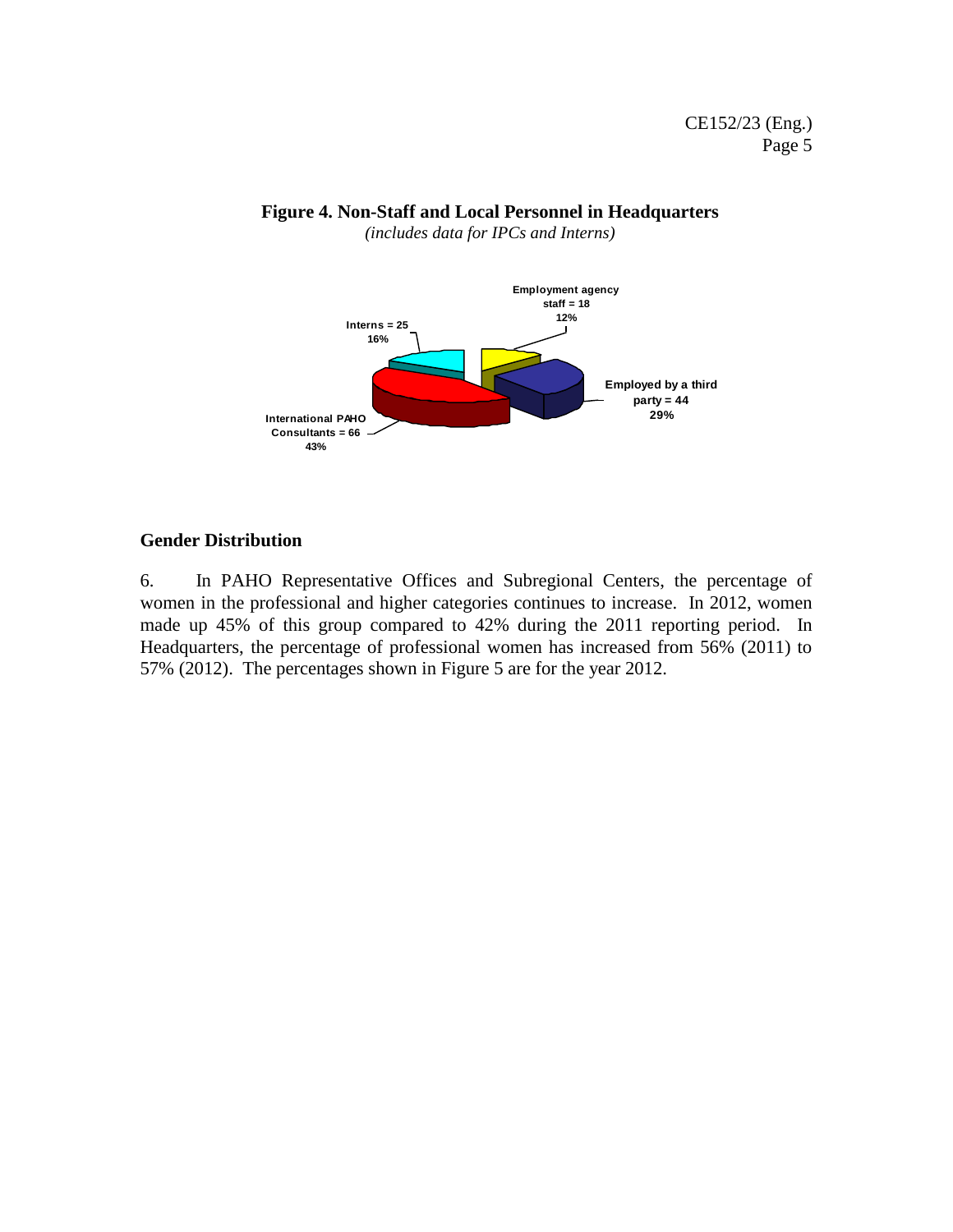



7. Women occupy 51% of the 536 professional posts within the Organization. This is up from 49% in 2011. Women hold the majority of posts at the P.1/NOA (65% of 20 posts), P.2/NOB (62% of 71 posts) and P.3/NOC (63% of 101 posts) grade levels.<sup>4</sup> Men continue to occupy the majority of posts at the P.4/NOD through D.2 grade levels (54% of 239 posts at P.4/NOD, 62% of 65 posts at P.5, 59% of 17 posts at P.6, 58% of 19 posts at D.1 and 100% of 1 post at D.2). Two of the three ungraded posts in PAHO are occupied by women. Of the 25 PAHO/WHO Representatives in the countries, 40% (10) are female (Table 2).

 $\overline{a}$ <sup>4</sup> Acronyms used in this document are as follows: P: Professional staff; NO: National Professional Officer; D: Director level (e.g. Director of Administration, Entity Manager); UG: Director, Deputy Director, and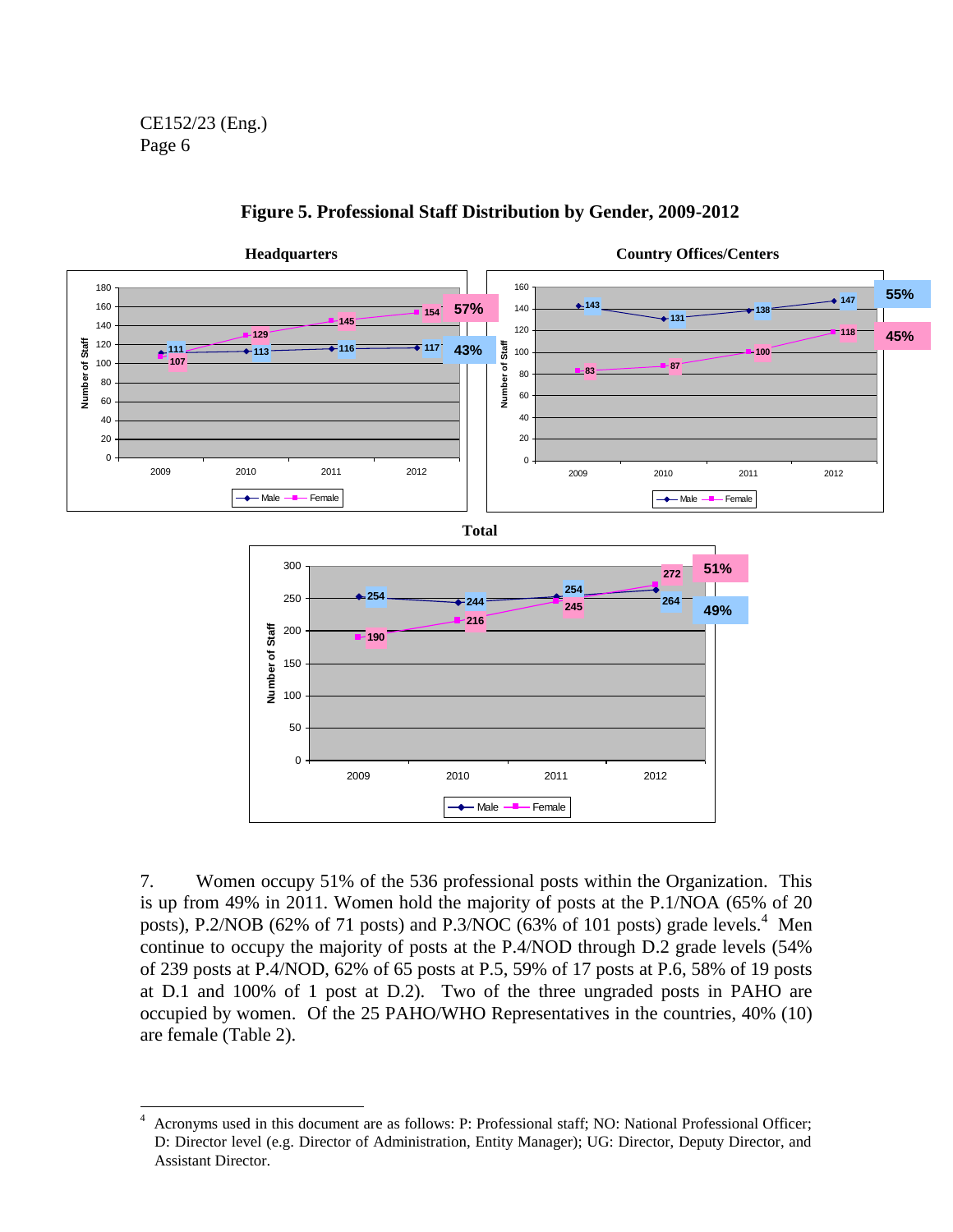|                                           |                |      | <b>HEADQUARTERS</b> |      |              |               | <b>COUNTRY OFFICES / CENTERS</b> |     | <b>ALL</b>     |      |                |      |
|-------------------------------------------|----------------|------|---------------------|------|--------------|---------------|----------------------------------|-----|----------------|------|----------------|------|
| <b>GRADE</b>                              | <b>MALE</b>    | %    | <b>FEMALE</b>       | $\%$ | <b>MALE</b>  | $\frac{9}{6}$ | <b>FEMALE</b>                    | %   | <b>MALE</b>    | $\%$ | <b>FEMALE</b>  | $\%$ |
| UG <sub>1</sub>                           | $\overline{0}$ |      | 1                   | 100% | $\mathbf{0}$ |               | 0                                |     | $\overline{0}$ |      | $\mathbf{1}$   | 100% |
| UG <sub>2</sub>                           | 1              | 100% | $\mathbf{0}$        |      | $\mathbf{0}$ |               | $\mathbf 0$                      |     | $\mathbf{1}$   | 100% | $\mathbf{0}$   |      |
| UG <sub>3</sub>                           | $\mathbf{0}$   |      | $\mathbf{1}$        | 100% | $\mathbf 0$  |               | $\mathbf 0$                      |     | $\overline{0}$ |      | 1              | 100% |
| <b>D02</b>                                | 1              | 100% | $\mathbf{0}$        |      | $\mathbf 0$  |               | $\mathbf 0$                      |     | $\mathbf{1}$   | 100% | $\overline{0}$ |      |
| <b>D01</b>                                | $\overline{7}$ | 58%  | 5                   | 42%  | 4            | 57%           | 3                                | 43% | 11             | 58%  | 8              | 42%  |
| <b>P06</b>                                | $\mathbf{1}$   | 50%  | $\mathbf{1}$        | 50%  | 9            | 60%           | 6                                | 40% | 10             | 59%  | $\overline{7}$ | 41%  |
| <b>P05</b>                                | 21             | 52%  | 19                  | 48%  | 19           | 76%           | 6                                | 24% | 40             | 62%  | 25             | 38%  |
| <b>P04/NO-D</b>                           | 51             | 49%  | 53                  | 51%  | 79           | 59%           | 56                               | 41% | 130            | 54%  | 109            | 46%  |
| <b>P03/NO-C</b>                           | 22             | 32%  | 46                  | 68%  | 15           | 45%           | 18                               | 55% | 37             | 37%  | 64             | 63%  |
| <b>P02/NO-B</b>                           | 12             | 32%  | 26                  | 68%  | 15           | 45%           | 18                               | 55% | 27             | 38%  | 44             | 62%  |
| <b>P01/NO-A</b>                           | 1              | 33%  | 2                   | 67%  | 6            | 35%           | 11                               | 65% | $\overline{7}$ | 35%  | 13             | 65%  |
| <b>TOTAL</b>                              | 117            | 43%  | 154                 | 57%  | 147          | 55%           | 118                              | 45% | 264            | 49%  | 272            | 51%  |
| PAHO/WHO Representatives<br>(P05-P06/D01) |                |      |                     |      |              |               |                                  |     |                |      |                |      |
|                                           |                |      |                     |      | Male         | %             | Female                           | %   |                |      |                |      |
|                                           |                |      |                     |      | 15           | 60%           | 10                               | 40% |                |      |                |      |

**Table 2. Professional Staff Distribution by Grade and Gender**

8. As of 12 December 2012, 61 new professionals were appointed to fixed-term positions in PAHO; 28 (46%) were men and 33 (54%) were women (Figure 6).

**Figure 6. Gender Distribution of Professional Staff Appointments, 2008-2012** *(excludes temporary staff)*



9. While the data in Figure 6 show gains with respect to the hiring and promotion of women, the Organization will continue to ensure that its current policies on gender equity are observed, particularly with regard to the recruitment of staff and the equitable distribution of women at all professional grades.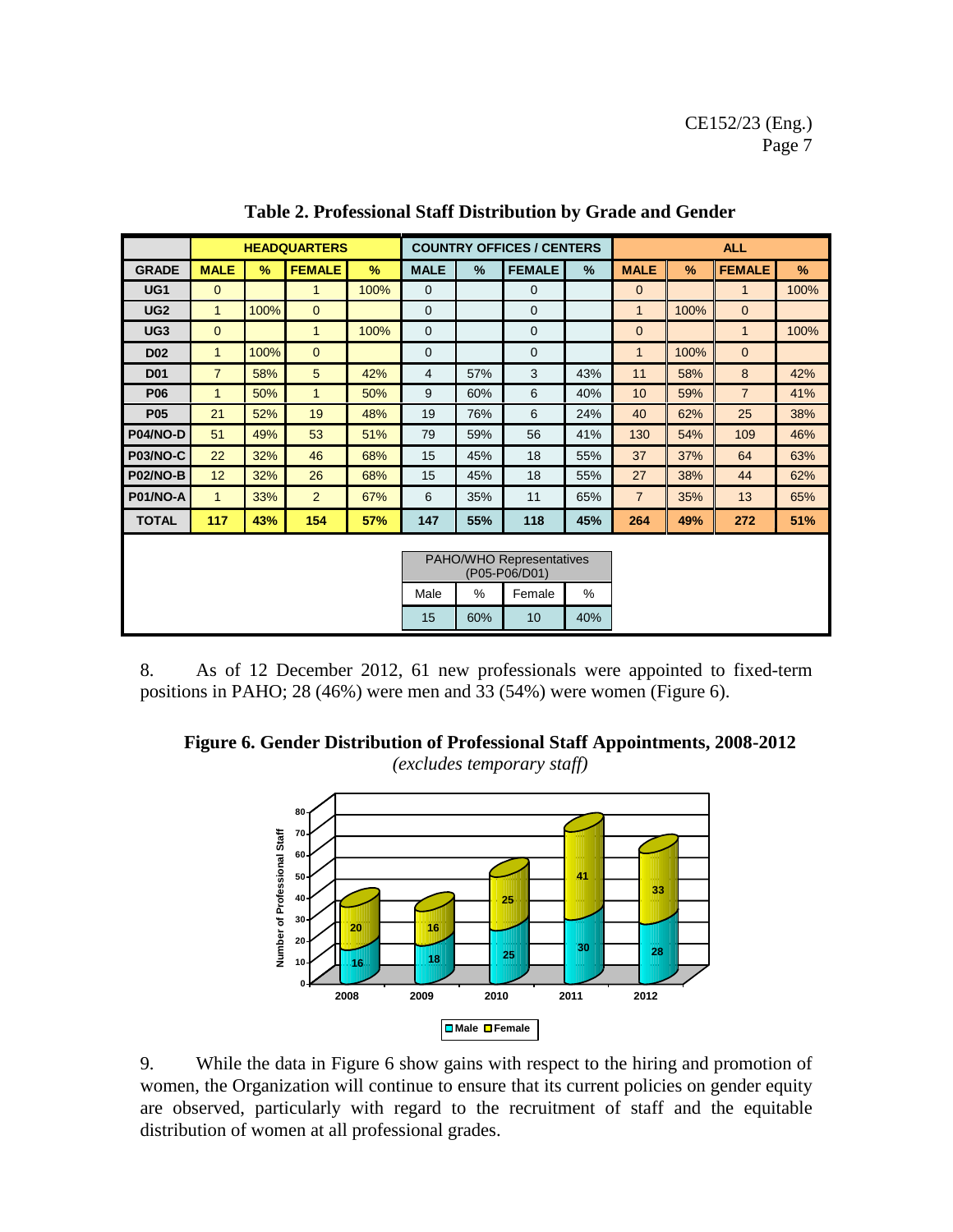#### **Distribution of Professional Staff by Nationality**

10. Table 3 provides consolidated information, as of 12 December 2012, regarding the distribution of professional fixed-term staff in PASB by nationality.

| <b>Nationality</b>  | <b>Total</b>   | <b>Nationality</b>          | <b>Total</b>   | <b>Nationality</b>               | <b>Total</b>   |
|---------------------|----------------|-----------------------------|----------------|----------------------------------|----------------|
| Argentina           | 34             | Egypt                       |                | Panama                           | 9              |
| Australia           |                | El Salvador                 | 12             | Paraguay                         | 3              |
| Austria             |                | France                      | 12             | Peru                             | 25             |
| Azerbaijan          |                | Germany                     | $\overline{2}$ | Philippines                      | 2              |
| <b>Bahamas</b>      |                | Grenada                     |                | Saint Lucia                      |                |
| <b>Barbados</b>     | $\overline{2}$ | Guatemala                   | 15             | Senegal                          | 1              |
| Belgium             | 4              | Guinea                      |                | Spain                            | 29             |
| <b>Belize</b>       | 8              | Guyana                      | 4              | Saint Vincent and the Grenadines | 2              |
| <b>Bolivia</b>      | 12             | Haiti                       |                | Suriname                         | 2              |
| <b>Brazil</b>       | 51             | Honduras                    | 7              | Swaziland                        | 1              |
| <b>Burkina Faso</b> | 1              | Ireland                     |                | Sweden                           | $\overline{2}$ |
| Canada              | 14             | Italy                       | 10             | Trinidad and Tobago              | $\overline{7}$ |
| Chile               | 16             | Jamaica                     | 6              | United Kingdom                   | 6              |
| Colombia            | 40             | Japan                       |                | United States of America         | 72             |
| Costa Rica          | 11             | Mexico                      | 17             | Uruguay                          | 11             |
| Cuba                | 13             | Morocco                     | 1              | Uzbekistan                       | $\mathbf{1}$   |
| Denmark             | 2              | Myanmar                     |                | Venezuela                        | 12             |
| Dominica            |                | Netherlands                 | 6              | Former Yugoslavia                | 2              |
| Dominican Republic  | 8              | <b>Netherlands Antilles</b> |                | <b>Total</b>                     | 536            |
| Ecuador             | 15             | Nicaragua                   | 12             |                                  |                |

#### **Table 3. Distribution of Professional Staff by Nationality**

*(excludes temporary staff)*

#### **Post Trends**

11. Figure 7 sets out the percentage distribution of occupied professional posts by grade. The largest percentage of professionals continue to be at the P.4/NOD grade level (44%) with those at the lower professional grades (P.1/NOA to P.3/NOC) making up 36% of all professional staff and those at the higher professional grades (P.5 and above) making up the remaining 20%.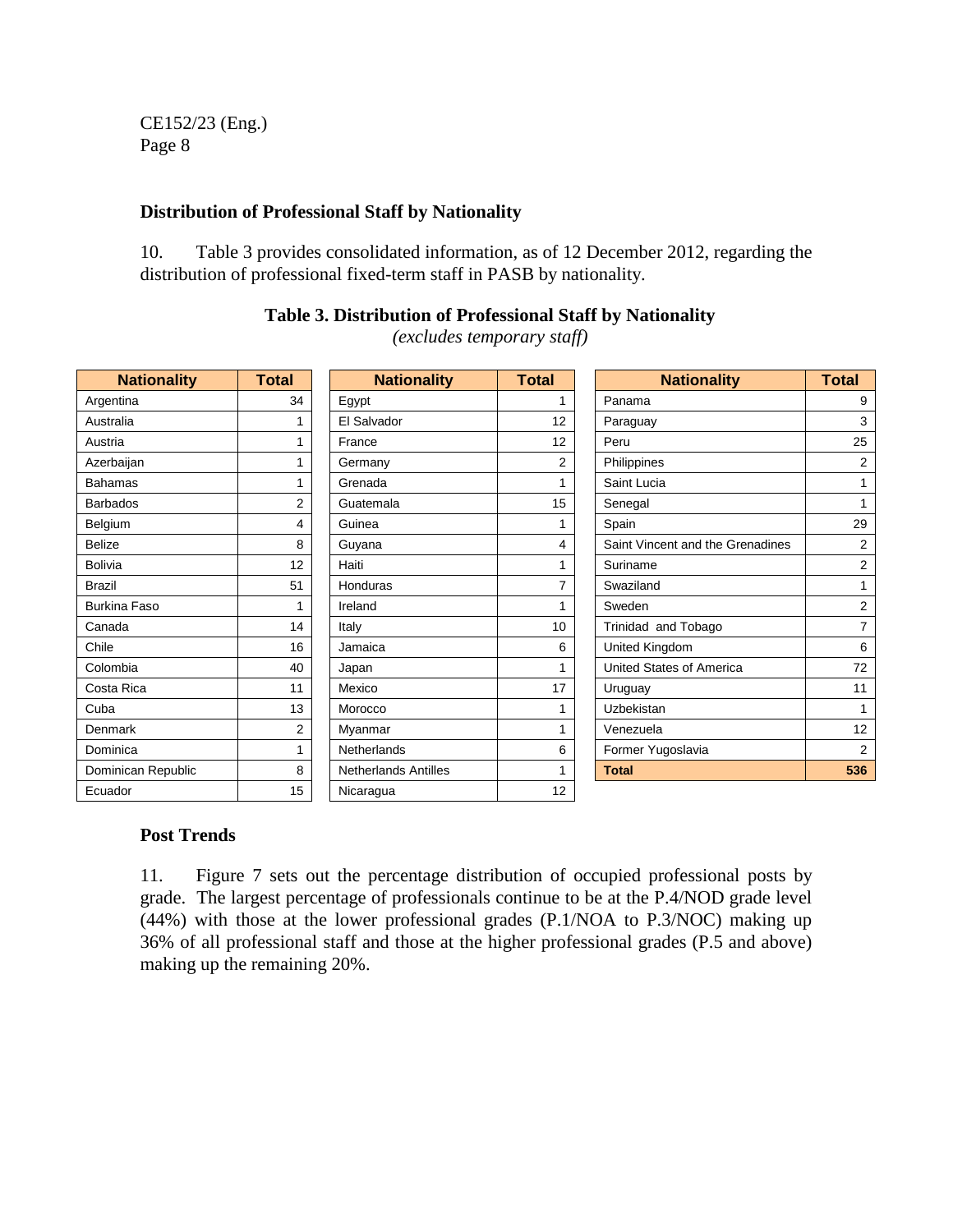

#### **Figure 7. Professional Staff Grade Distribution**

12. In keeping with continued efforts to reduce the number of regular-funded posts in the Organization, Figure 8 reflects that the number of such posts continues to decline steadily.

**Figure 8. Reduction of Regular Budget Fixed-Term Posts in the last 3 decades**

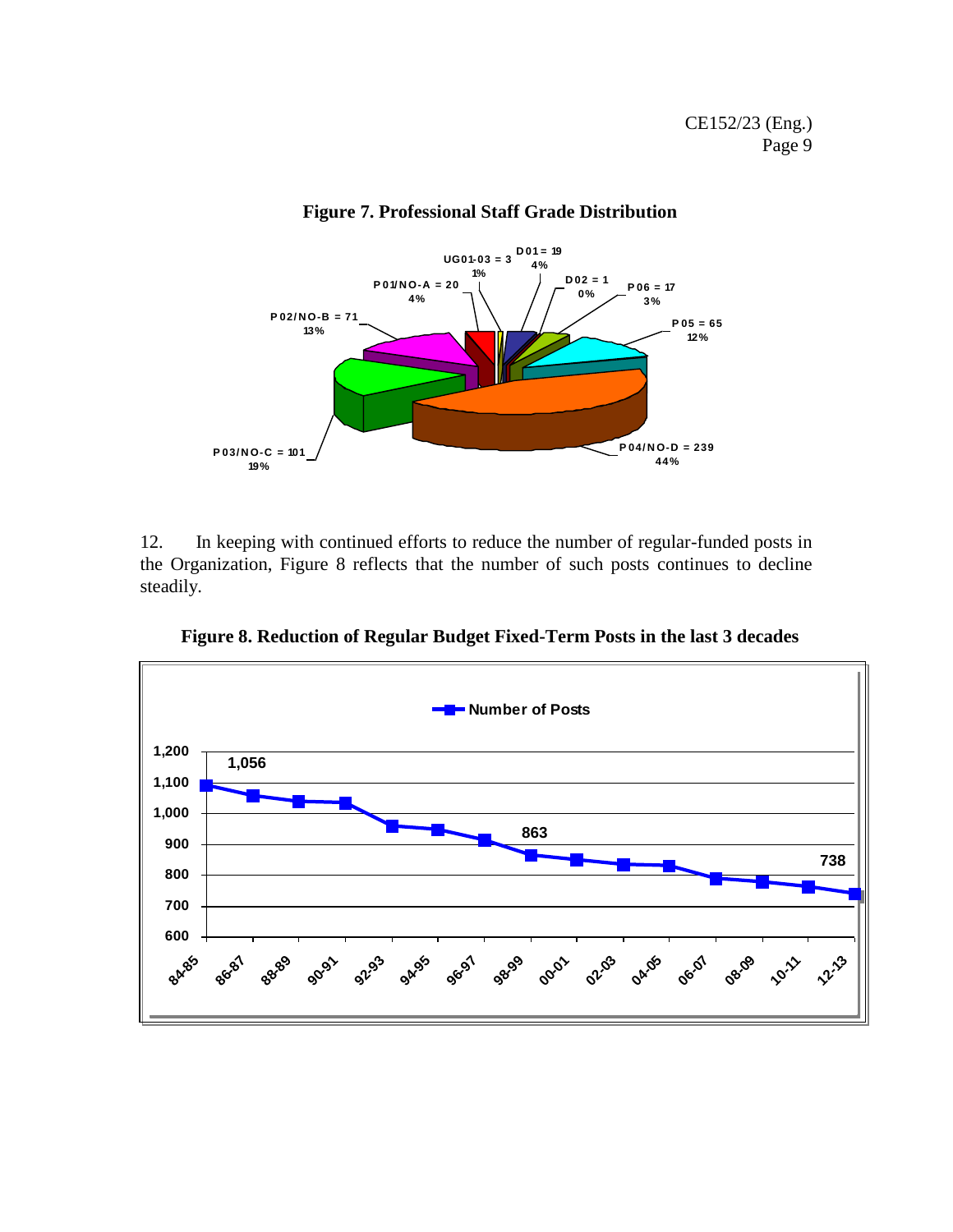#### **Professional Staff Mobility**

13. PASB closely monitors its professional staff, especially in country offices, to ensure rotation after five years at the same duty station. In 2012 (as of 12 December), 28 professional staff reassignments occurred. Twenty-one of these reassignments involved the movement of staff between PAHO Country Offices and Centers; two involved the movement of staff from Headquarters to the countries, and five involved the movement of staff from Country Offices to Headquarters (Figure 9).





#### **Age, Length of Service and Retirement Trends**

14. Over half (60%) of the professional staff, including National Officers, and 50% of the general service staff in the Bureau are 50 years of age or older. They represent 56% of all PASB staff and will reach the mandatory retirement age of 62 (or age 60 for staff who were participating in the UN Joint Staff Pension Fund prior to 1 January 1990) within the next 10 to 12 years. This has decreased slightly from 58% as of 2011. Of this 56%, only 16% are due to retire in the next five to seven years (Figure 10).

<sup>\*</sup>As of 12 December 2012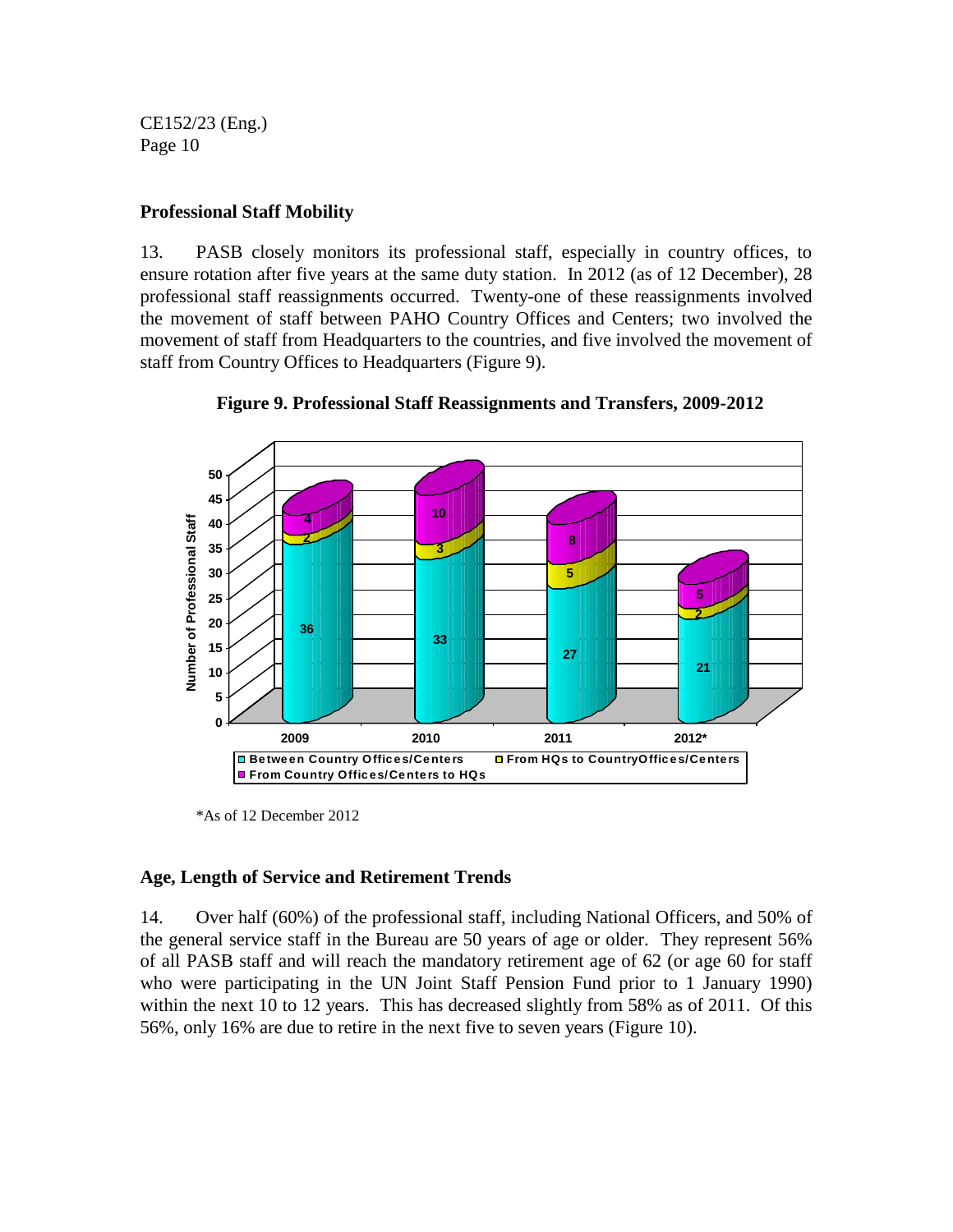

**Figure 10. Professional and General Service Staff by Age**

15. In order to address the wave of retirements expected in the near future, the Organization has implemented a number of policies and procedures intended to expedite the recruitment of staff as posts become vacant and to ensure a diverse and highly qualified pool of candidates for each position. In addition, planning tools – such as the PASB HR Plan – have been launched. The HR Plan tool provides managers with key information regarding staff and positions within an entity and allows them to plan in advance for future vacancies as well as for changes in projects and priorities. These steps are being monitored carefully in order to ensure that the Organization's succession planning efforts address its future needs.

16. The majority of staff in the professional and national officer categories have less than five years of service with the Bureau. They represent 38% of all professionals and 64% of all National Officers. The majority of staff in the general service category have 20 or more years of service (34% of all GS staff). This has historically been the case; however, the number of GS staff with less than five years of service (30% of all GS staff compared to 25% in 2011) continues to increase, and the gap is beginning to close (Figure 11).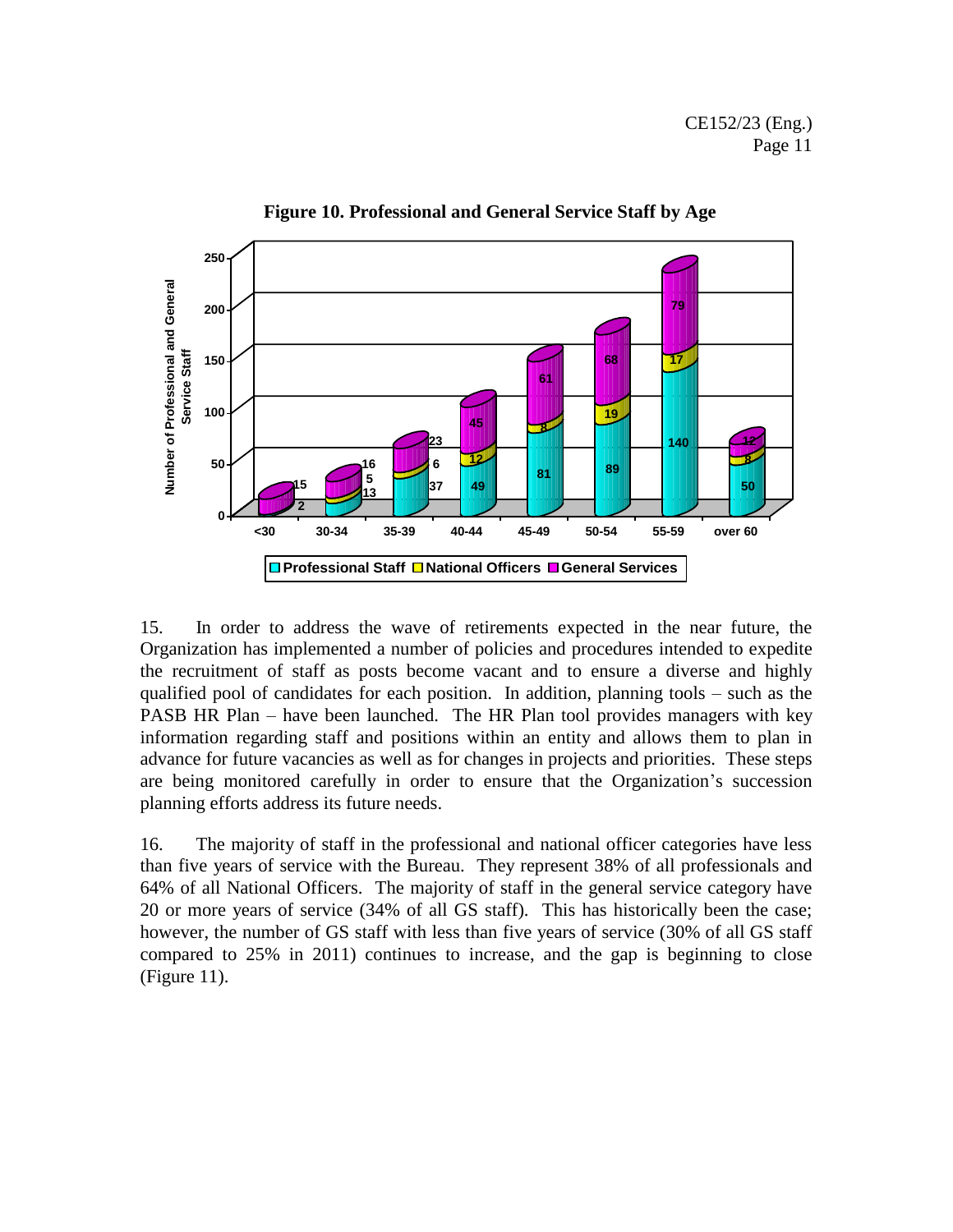

**Figure 11. Staff Distribution by Length of Service**

#### **Action by the Executive Committee**

17. The Executive Committee is invited to take note of this report and offer any comments it may have.

Annex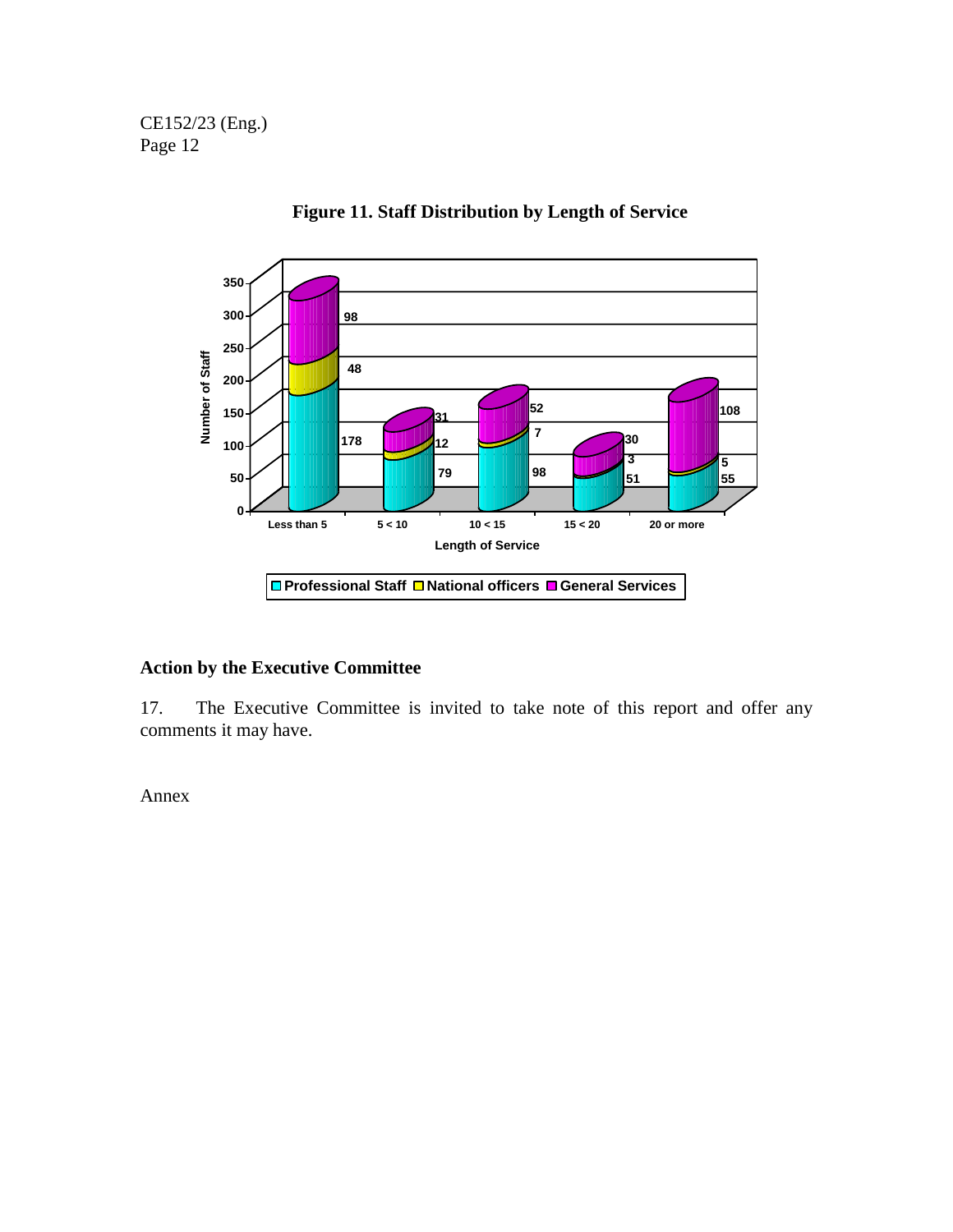#### **Temporary Staff by Category, Gender and Age and Retirees Working for the Bureau under Temporary Appointments**

1. As of 12 December 2012, the Pan American Sanitary Bureau had a total of 170 staff holding temporary appointments: 47 (28%) were in the general service category, and 123 (72%) were in the professional category.

2. Within the general service category, 37 (79%) were female, and 10 (21%) were male. In the professional category, 64 (52 %) were female and 59 (48%) were male. Of all temporary staff, 101 (59%) were female.

3. For both categories, the majority of temporary staff falls within the 30-39 age range (Figure 1).

| <b>Assignment</b><br>Category | Age<br>Range | <b>Female</b>  | <b>Male</b> | <b>Total</b>   |
|-------------------------------|--------------|----------------|-------------|----------------|
| <b>General Service</b>        | 20-29        | 13             | 4           | 17             |
|                               | 30-39        | 14             | 4           | 18             |
|                               | 40-49        | 4              | 2           | 6              |
|                               | 50-59        | $\overline{2}$ |             | $\overline{2}$ |
|                               | 60-62        |                |             |                |
|                               | 63 or older  | 3              |             | 3              |
| <b>GS Total</b>               | 37           | 10             | 47          |                |
| Professional                  | 20-29        | 9              |             | 10             |
|                               | 30-39        | 27             | 12          | 39             |
|                               | 40-49        | 14             | 16          | 30             |
|                               | 50-59        | 9              | 15          | 24             |
|                               | 60-62        |                |             |                |
|                               | 63 or older  | 5              | 8           | 13             |
| <b>Professional Total</b>     | 64           | 59             | 123         |                |
| <b>Grand Total</b>            | 101          | 69             | 170         |                |

**Figure 1. Temporary Staff by Category, Age and Gender**

4. Fifteen retired persons were appointed under temporary appointments: 7 (47%) were female, and 8 (53%) were male. Thirteen of the fifteen (87%) were 63 years or older (see Figure 2).